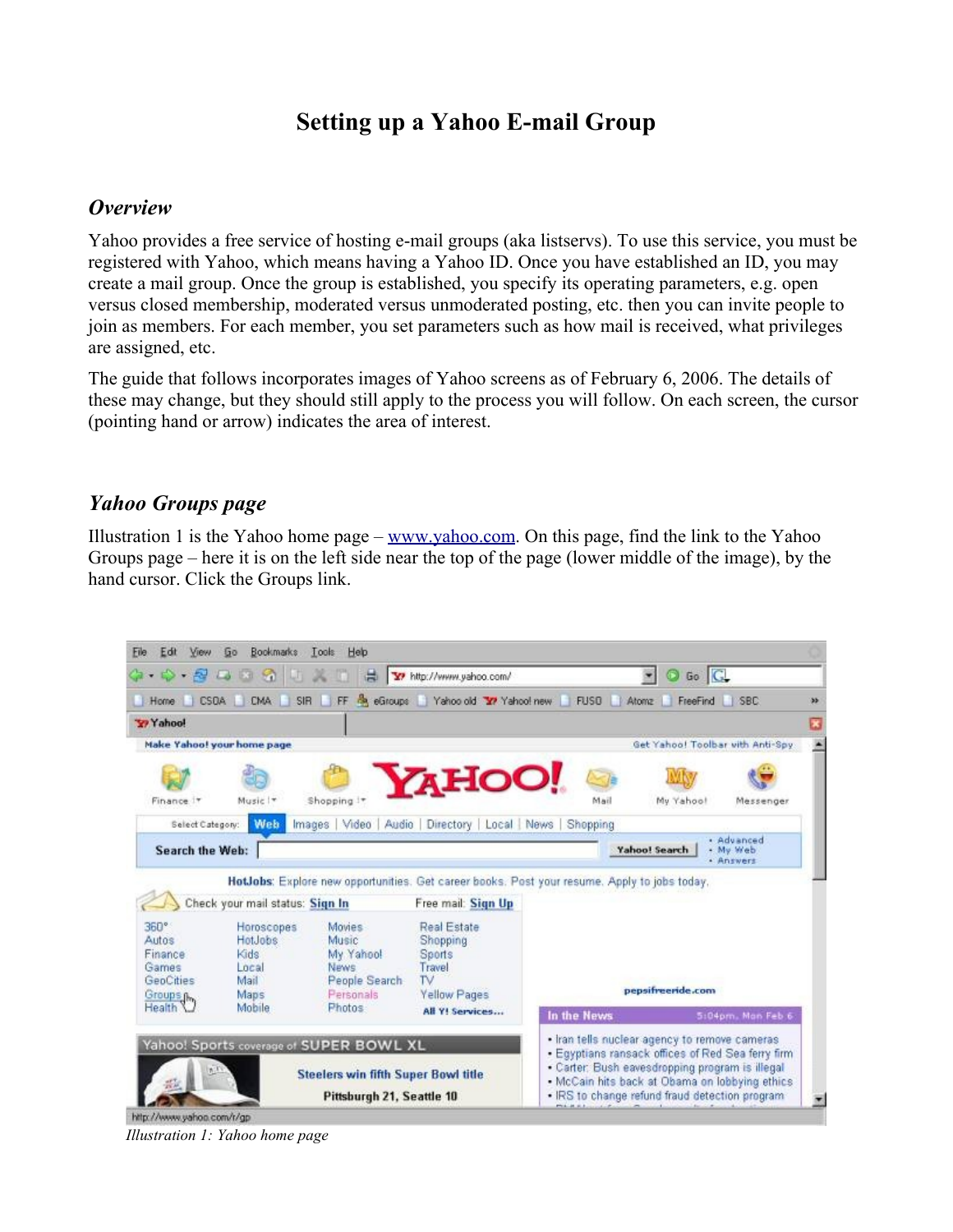Once on the Yahoo groups page, Illustration 2, you will need to sign in. If you already have a Yahoo ID, enter it and your password and click Sign In – see the button by the arrow cursor in Illustration 2. If you don't have a Yahoo ID, click the Sign Up link just below the Sign In button.



*Illustration 2: Yahoo groups page*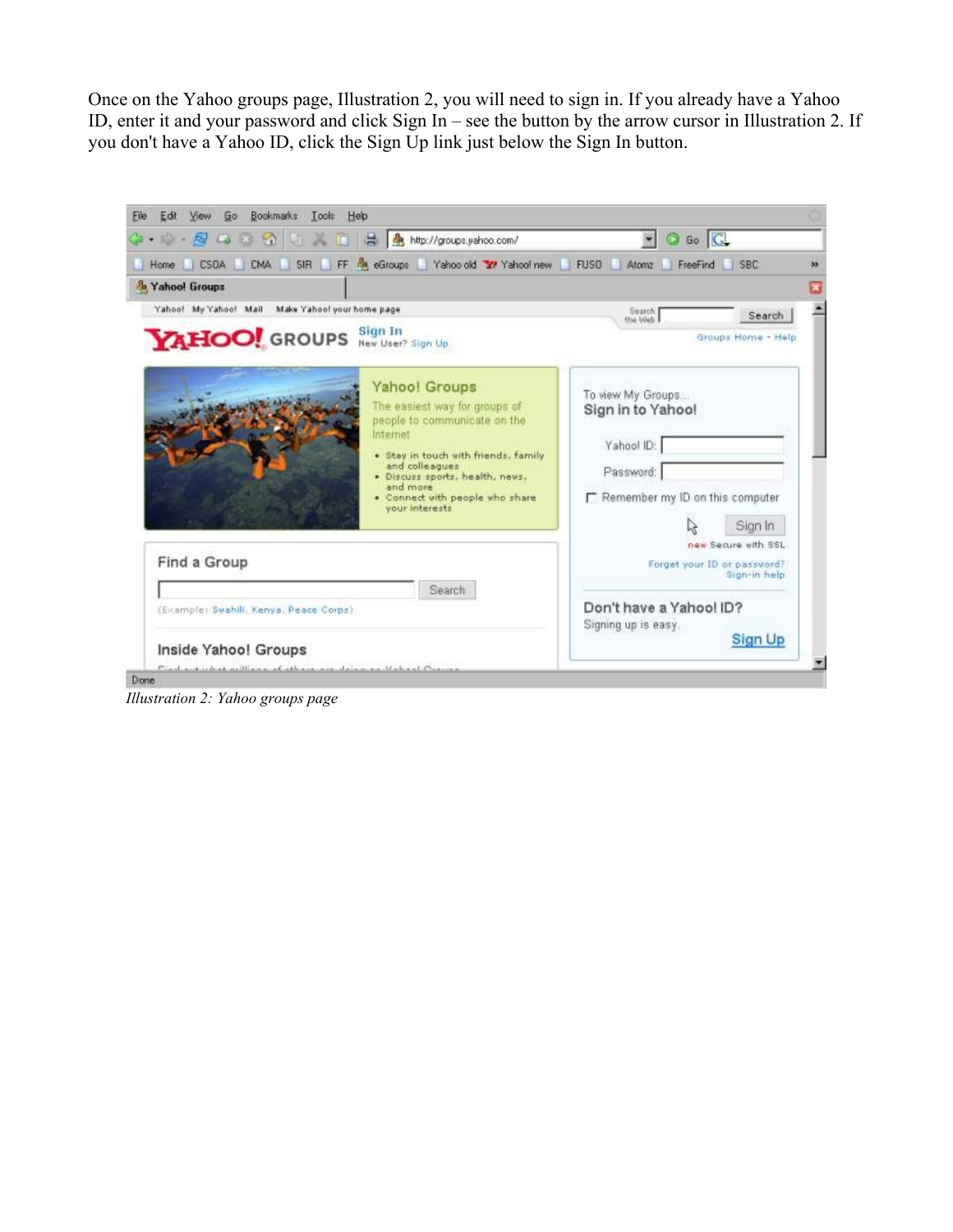# *Signing Up*

Illustration 3 shows part of the Sign Up page. You will need to provide the information marked as required, but this is not a lot and should not threaten your privacy. The optional information allows you to participate in Yahoo community should you care to.

| 8000<br>$+$ 10 $+$                                    | To https://edit.yahoo.com/config/eval_register?.intl=u: 8 = 0 Go C<br>m |    |
|-------------------------------------------------------|-------------------------------------------------------------------------|----|
| CSDA CMA<br>Home                                      | SIR FF & eGroups Yahoo old Y/ Yahoo! new FUSD Atomz<br>FreeFind<br>SBC: | 33 |
| <b>Y</b> Yahoo! Registration                          |                                                                         |    |
| YAHOO! GROUPS                                         | Yahoo! - Help<br>w                                                      |    |
| Already have an ID or a Yahoo! Mail address? Sign In. |                                                                         |    |
| Fields maked with an asterisk * are required.         |                                                                         |    |
| Create Your Yahoo! ID                                 |                                                                         |    |
| r,<br>* First name:                                   |                                                                         |    |
| + Last name:                                          |                                                                         |    |
| * Preferred content:                                  | $\overline{r}$<br>۷<br>Yahool U.S.                                      |    |
| * Gender:                                             | [Select]                                                                |    |
| · Yahoo! ID:                                          |                                                                         |    |
|                                                       | D may consist of s-z, 0-9, underscores, and a single dot (.)            |    |
| * Password:                                           |                                                                         |    |
|                                                       | Six characters or more; capitalization matters!                         |    |
| * Re-type password:                                   |                                                                         |    |
|                                                       | ▽<br>Create my free Yahoo! email address.                               |    |
| Yahool Mail:                                          |                                                                         |    |
|                                                       | Your address will be the ID you've chosen tollowed by @yahoo.com.       |    |

*Illustration 3: Sign up page*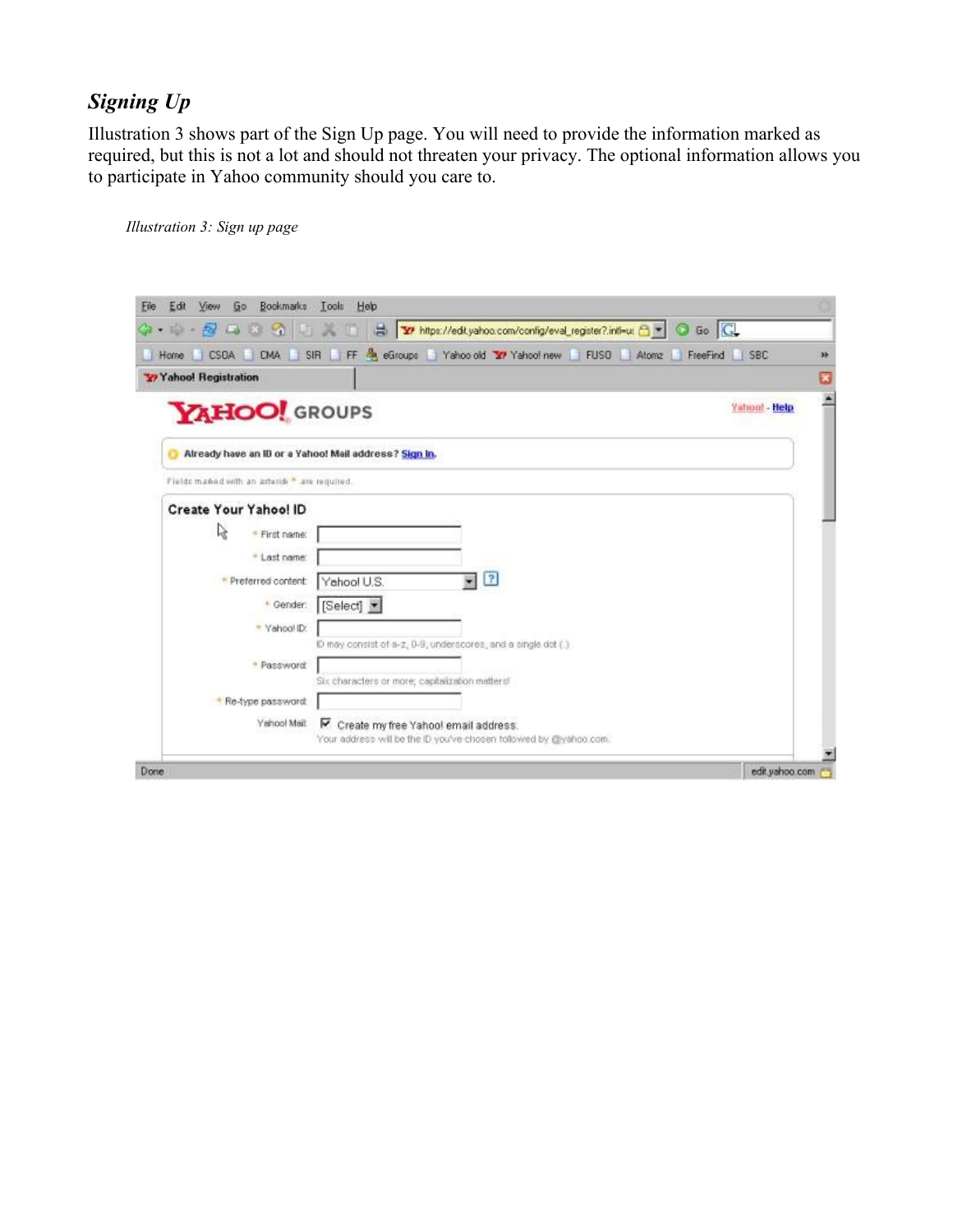### *Choosing a group category*

The next 5 screens step through choosing a category in which to put your new mail group. This is completely arbitrary. In fact, unless you intend to make your group public, it will not even be used. Yahoo does this so that a person can search through all the public groups for one that might be of interest. In the example shown, the category Cyberculture within Computers & Internet has been selected. The cursor on Choosing a group category – 5 shows the button to click to finalize the selection.



*Illustration 4: Choosing a group category - 1*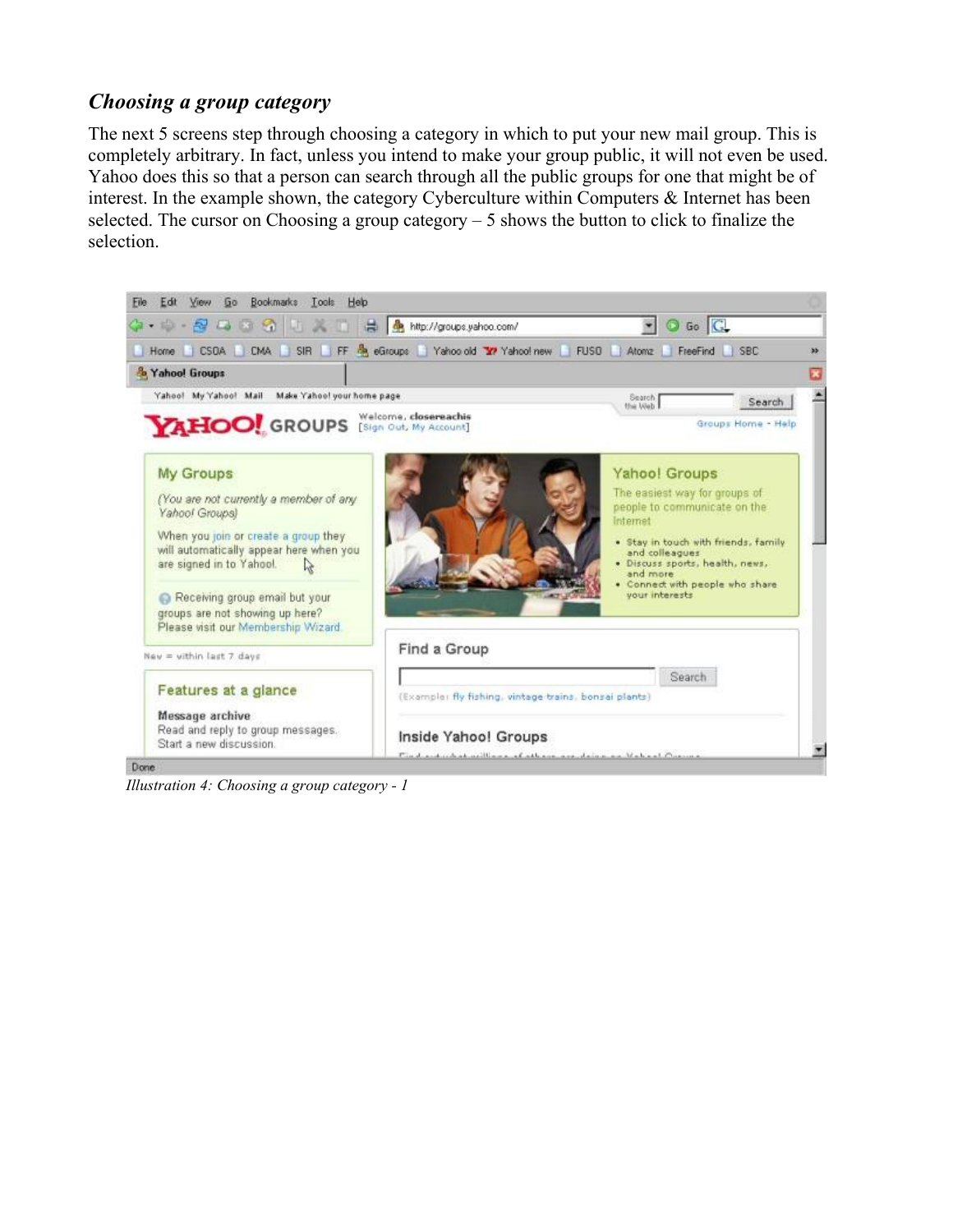| ☆ - 2 □ 3 3 1   【 】 A http://groups.yahoo.com/start                                                                                                                                                                                                                                       |                            | O Go G<br>$\bullet$       |                    |
|-------------------------------------------------------------------------------------------------------------------------------------------------------------------------------------------------------------------------------------------------------------------------------------------|----------------------------|---------------------------|--------------------|
| Home CSDA CMA SIR FF May eGroups Yahoo old To Yahoo! new FUSD Atomz                                                                                                                                                                                                                       |                            | FreeFind SBC              |                    |
| & Yahoo! Groups : Start a Group                                                                                                                                                                                                                                                           |                            |                           |                    |
| Yahoo! My Yahoo! Mail Make Yahoo! your home page                                                                                                                                                                                                                                          |                            | Search<br>the Web         | Search             |
| <b>YAHOO!</b> GROUPS [Sign Out, My Account]                                                                                                                                                                                                                                               |                            |                           | Groups Home - Help |
|                                                                                                                                                                                                                                                                                           |                            | Start a Group   My Groups |                    |
| Start a Group                                                                                                                                                                                                                                                                             |                            |                           |                    |
| Categorize                                                                                                                                                                                                                                                                                | Select Profile<br>Decoribe |                           |                    |
| Step 1 of 3: Select a Yahoo! Groups Category<br>Browse or search for the category that best describes your group. Please be as specific as possible when selecting the<br>category. Groups containing sexual content must be placed under the Romance and Relationships > Adult category. |                            |                           |                    |
| <b>Search Group Categories:</b>                                                                                                                                                                                                                                                           | GO                         |                           |                    |
| 0R                                                                                                                                                                                                                                                                                        | 陉                          |                           |                    |

*Illustration 5: Choosing a group category - 2*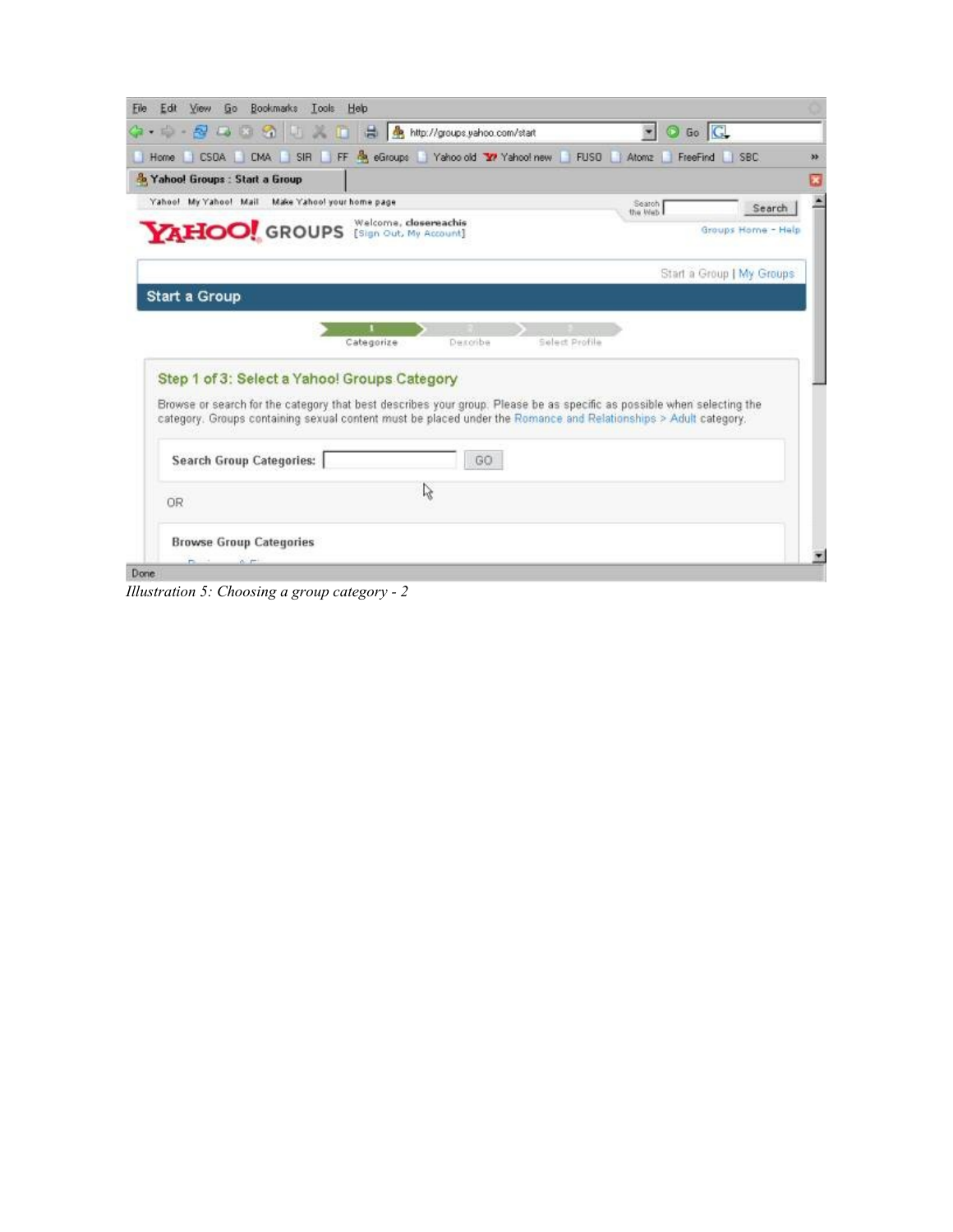| Go Bookmarks Tools Help<br>Edit<br><b>View</b><br>File:                                                                                                                              |                                                                                                                                                                                                                                                 |    |
|--------------------------------------------------------------------------------------------------------------------------------------------------------------------------------------|-------------------------------------------------------------------------------------------------------------------------------------------------------------------------------------------------------------------------------------------------|----|
|                                                                                                                                                                                      | Ca → 中 → 包 ロ ヨ の   山 ズ 白   昌   ▲ http://groups.yahoo.com/start<br>O Go G<br>$\bullet$                                                                                                                                                           |    |
|                                                                                                                                                                                      | Home CSDA CMA SIR FF & eGroups Yahoo old Y Yahoo! new<br>FUSO Atoma<br>FreeFind SBC                                                                                                                                                             | 33 |
| Xahool Groups : Start a Group<br>Start a Group                                                                                                                                       | & CMA56 : For Culver Military Academy Class                                                                                                                                                                                                     |    |
|                                                                                                                                                                                      | Select Profile<br>Categorize<br>Describe                                                                                                                                                                                                        |    |
| Step 1 of 3: Select a Yahoo! Groups Category                                                                                                                                         |                                                                                                                                                                                                                                                 |    |
| Search Group Categories:                                                                                                                                                             | Browse or search for the category that best describes your group. Please be as specific as possible when selecting the<br>category. Groups containing sexual content must be placed under the Romance and Relationships > Adult category.<br>GO |    |
| 0R                                                                                                                                                                                   |                                                                                                                                                                                                                                                 |    |
| <b>Browse Group Categories</b>                                                                                                                                                       |                                                                                                                                                                                                                                                 |    |
| · Business & Finance<br>Computers & Internet<br>Cultures & Commun <sup>m</sup><br>Entertainment & Arts<br>Family & Home<br>Games<br>Government & Politics<br>Linetale B. LO Callaine |                                                                                                                                                                                                                                                 |    |

*Illustration 6: Choosing a group category - 3*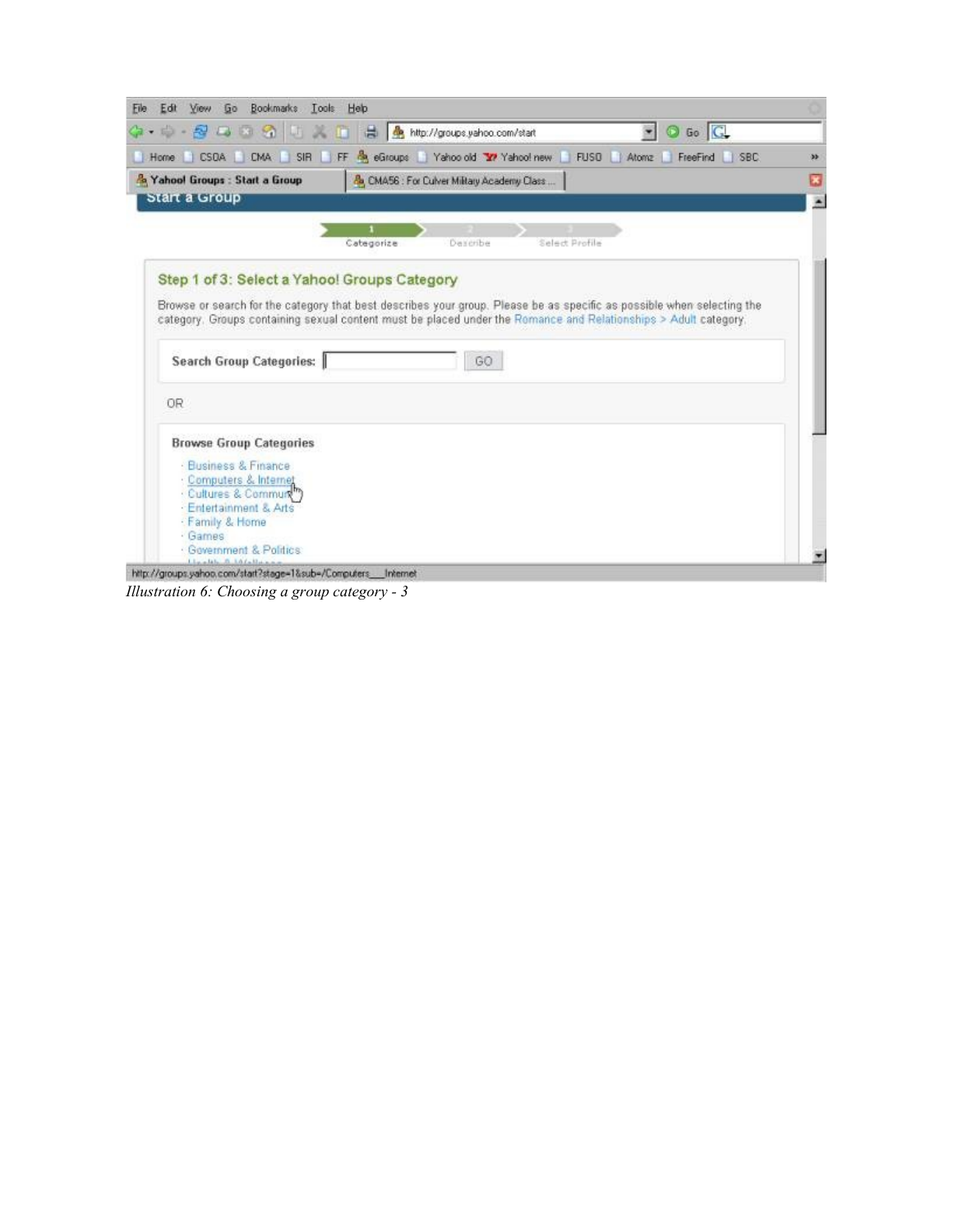| Bookmarks<br>60<br>Edit<br><b>View</b><br>Eile         | Look Help                                                                                                              |  |
|--------------------------------------------------------|------------------------------------------------------------------------------------------------------------------------|--|
| $C_1$ . $D_2$ . $D_3$ . $D_4$ . $D_5$<br><b>ARTISE</b> | A http://groups.yahoo.com/start?stage=1⊂=/Compute . G Go G                                                             |  |
| SIR<br>CSDA CMA<br>Home<br>u                           | FF & eGroups Yahoo old Y/ Yahoo! new FUSO Atomz<br>FreeFind SBC                                                        |  |
| & Yahoo! Groups : Start a Group                        | & CMA56 : For Culver Military Academy Class                                                                            |  |
|                                                        | <b>POSTERING</b>                                                                                                       |  |
|                                                        | Step 1 of 3: Select a Yahoo! Groups Category (Continued)                                                               |  |
|                                                        |                                                                                                                        |  |
|                                                        | Browse or search for the category that best describes your group. Please be as specific as possible when selecting the |  |
|                                                        | category. Groups containing sexual content must be placed under the Romance and Relationships > Adult category.        |  |
|                                                        |                                                                                                                        |  |
| Search Group Categories:                               | GO                                                                                                                     |  |
|                                                        |                                                                                                                        |  |
|                                                        |                                                                                                                        |  |
| <b>OR</b>                                              |                                                                                                                        |  |
|                                                        |                                                                                                                        |  |
| <b>Browse Group Categories</b>                         |                                                                                                                        |  |
| <b>Top &gt; Computers &amp; Internet</b>               |                                                                                                                        |  |
| Communications and Networking                          |                                                                                                                        |  |
| Cyberculture                                           |                                                                                                                        |  |
| Data Fons                                              |                                                                                                                        |  |
| Desktop Publishing                                     |                                                                                                                        |  |
| Education                                              |                                                                                                                        |  |
| · Hardware                                             |                                                                                                                        |  |
| Internet                                               |                                                                                                                        |  |
| Multimedia                                             |                                                                                                                        |  |
| Other                                                  |                                                                                                                        |  |
| · Programming Languages                                |                                                                                                                        |  |

*Illustration 7: Choosing a group category - 4*

| SIR<br><b>CMA</b><br><b>CSDA</b><br>Home                                    | FF & eGroups Yahoo old Y Yahoo! new<br>FUSO Atomz<br>FreeFind SBC                                                                                                                                                                               |  |
|-----------------------------------------------------------------------------|-------------------------------------------------------------------------------------------------------------------------------------------------------------------------------------------------------------------------------------------------|--|
| Xahool Groups : Start a Group                                               | Ro. CMA56 : For Culver Military Academy Class                                                                                                                                                                                                   |  |
|                                                                             | Start a Group   My Groups                                                                                                                                                                                                                       |  |
| <b>Start a Group</b>                                                        |                                                                                                                                                                                                                                                 |  |
|                                                                             | Describe<br>Select Profile<br>Categorize                                                                                                                                                                                                        |  |
|                                                                             | Step 1 of 3: Select a Yahoo! Groups Category (Continued)                                                                                                                                                                                        |  |
| <b>Search Group Categories:</b>                                             | Browse or search for the category that best describes your group. Please be as specific as possible when selecting the<br>category. Groups containing sexual content must be placed under the Romance and Relationships > Adult category.<br>GO |  |
| 0R                                                                          |                                                                                                                                                                                                                                                 |  |
| <b>Browse Group Categories</b><br>Top > Computers & Internet > Cyberculture | Place my group here                                                                                                                                                                                                                             |  |

*Illustration 8: Choosing a group category - 5*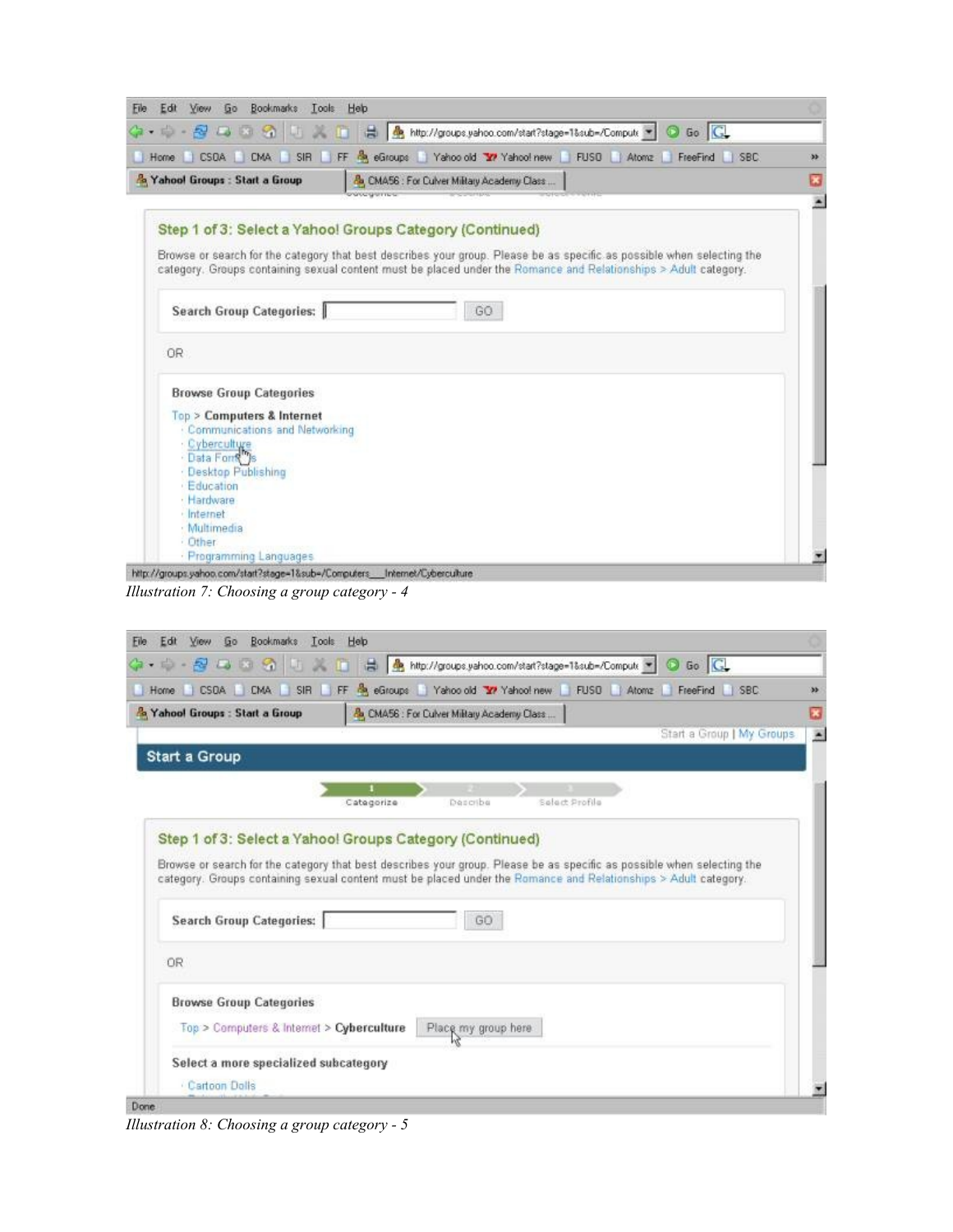## *Giving your group a face*

The next step is to provide the information that a subscriber will see when he accesses your group. Again, this would be of more importance were the group to be public, but even if it is closed this page is useful. For one thing, it specifies the address to which members will address messages that are to be sent to the group. Note that this will be a Yahoo address, ending in @yahoo.com, so it must be unique within Yahoo. Yahoo might tell you that the address you hoped for is already in use.

Another useful part of this page is the opportunity to write a welcoming message to your subscribers, and even to offer any guidelines for usage, e.g. not to be used for commercial purposes.

When you are happy with the information, click the Continue button (not shown in this screen image). This will take you to a page, not illustrated here, on which you choose the e-mail address you want associated with your new group, and transfer the information in a disguised text block into a form that prevents automated group creation.



*Illustration 9: Describing your group*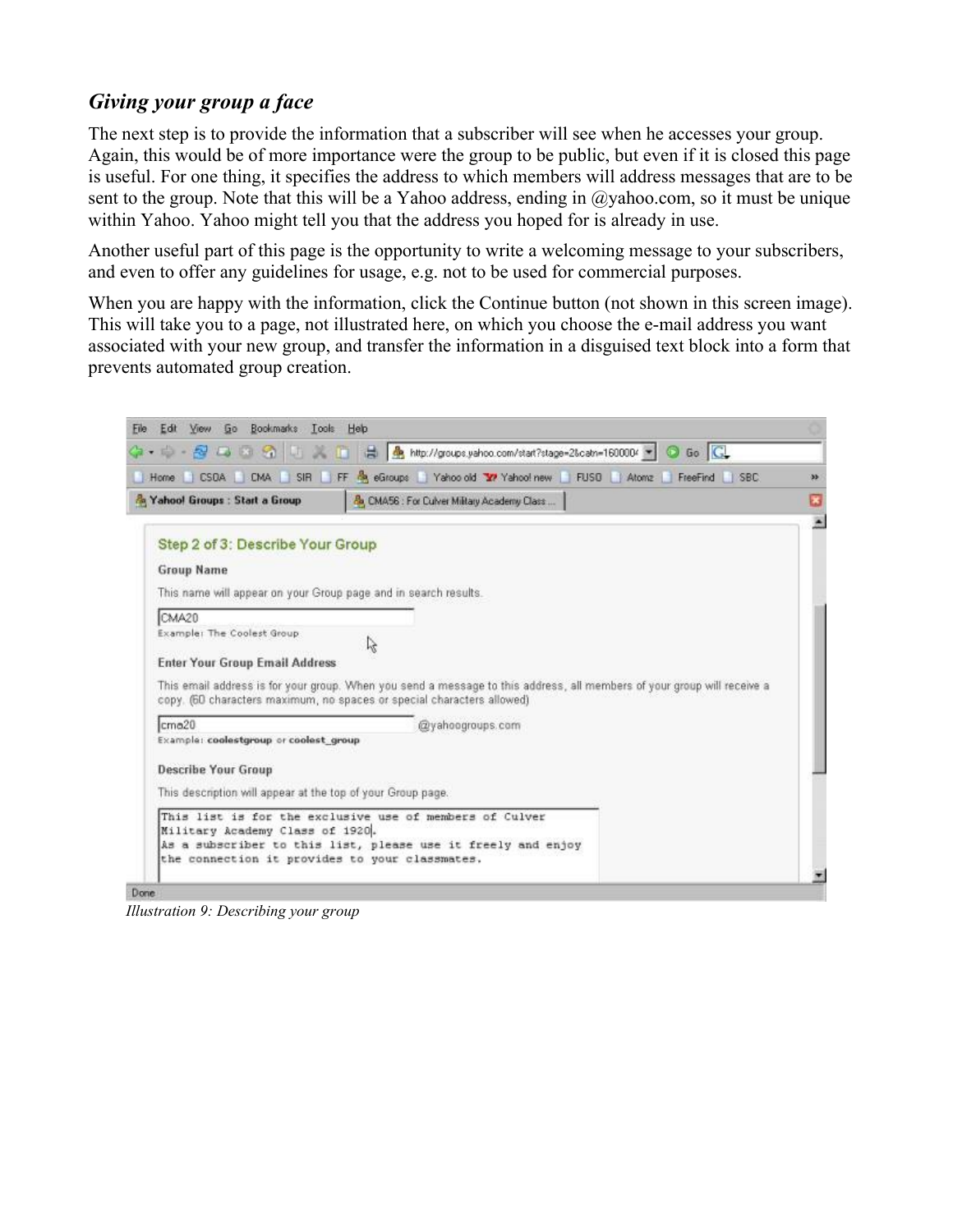## *Establishing group membership*

Now you can set up your group membership, providing the names and e-mail addresses of people whom you want to invite to join, and specifying the privileges and mail handling for them. First, customize the group – see Customize the group –  $1-4$ .

Unless you are setting up a group to which anyone can belong, you will choose for it to be unlisted and say that members can join only with your approval. Also that only group members can post to the group. There are other decisions to make as shown on the other Customizing screen images.

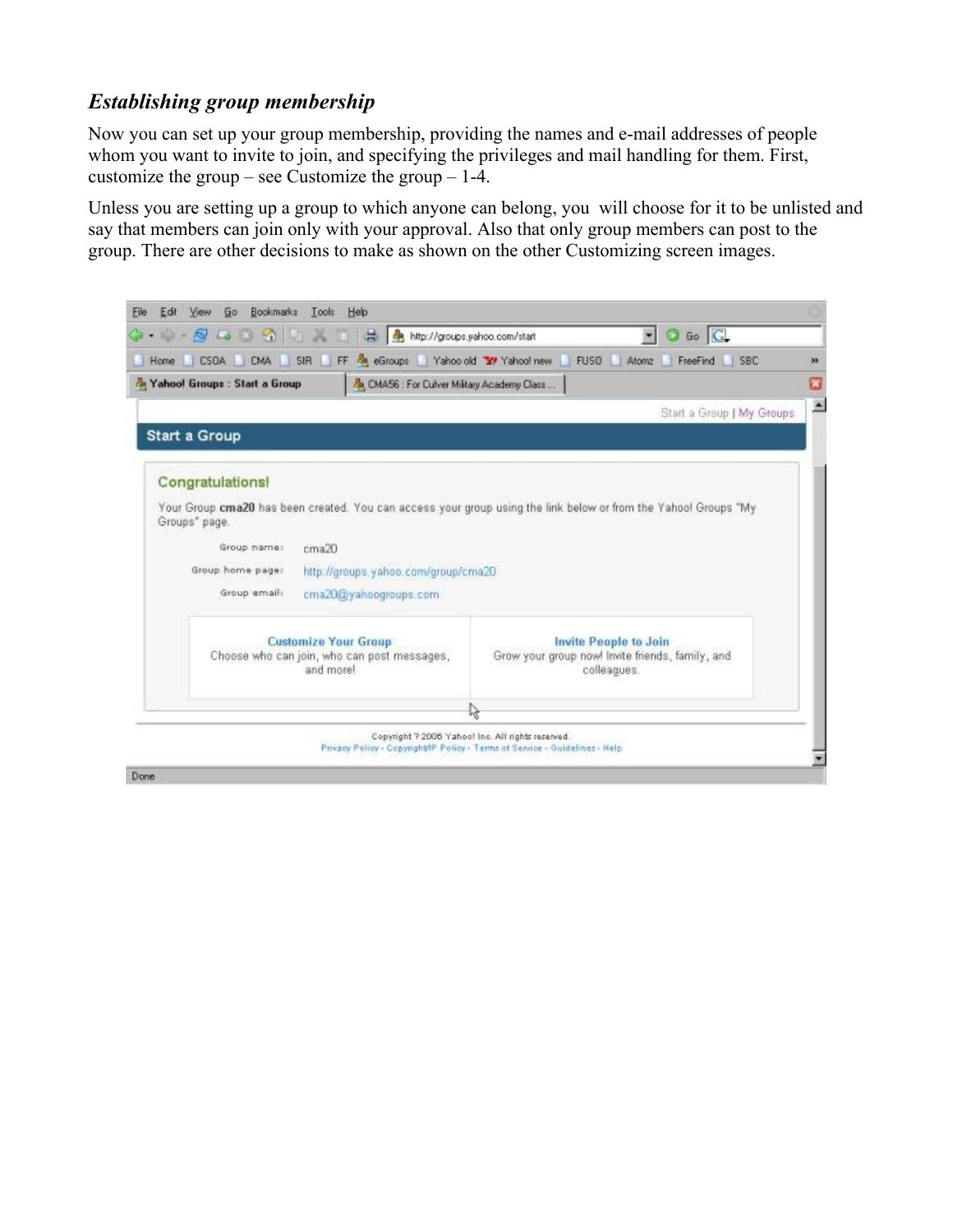| Bookmarks Tools Help<br>View.<br>Go<br>Edit<br>File                                                                                                                                                                                                                                                                                                                                                                                                            |                        |                           |
|----------------------------------------------------------------------------------------------------------------------------------------------------------------------------------------------------------------------------------------------------------------------------------------------------------------------------------------------------------------------------------------------------------------------------------------------------------------|------------------------|---------------------------|
| 第一章 图 四 图 图 美国 昌 <mark>鱼 http://groups.yahoo.com/group/cma20/confwiz</mark>                                                                                                                                                                                                                                                                                                                                                                                    | Go G<br>৯ -<br>$\odot$ |                           |
| Home CSDA CMA SIR FF & eGroups Yahoo old Y Yahoo new FUSD                                                                                                                                                                                                                                                                                                                                                                                                      | Atomz<br>FreeFind      | <b>SBC</b>                |
| a cma20 : Customize cma20<br>& CMA56 : For Culver Military Academy Class                                                                                                                                                                                                                                                                                                                                                                                       |                        |                           |
| Yahoo! My Yahoo! Mail                                                                                                                                                                                                                                                                                                                                                                                                                                          | Search<br>the Web      | Search                    |
| Welcome, sir35.geo<br>YAHOO! GROUPS<br>[Sign Out, My Account]                                                                                                                                                                                                                                                                                                                                                                                                  |                        | Groups Home: - Help       |
| sir35.geo · sir35.geo@yahoo.com   Group Owner - Edit Membership                                                                                                                                                                                                                                                                                                                                                                                                |                        | Start a Group   My Groups |
| cma20                                                                                                                                                                                                                                                                                                                                                                                                                                                          |                        |                           |
| Customize cma20<br>This wizard will help you customize your Yahoo! Group. You can decide:<br>- whether or not to list your group in Yahoo! Groups directory<br>- who is able to join your group<br>· who can post messages to the group and how<br>- whether or not messages are archived<br>· what web features your group will use<br>There are three simple steps. For more information about a step, click on "Learn More" where available. You can modify |                        |                           |
| these settings later in the "Management" section of your Group page.                                                                                                                                                                                                                                                                                                                                                                                           | <b>Get Started</b>     | Cancel                    |
|                                                                                                                                                                                                                                                                                                                                                                                                                                                                |                        |                           |
| Computable G. 0000 Make al la s .- All stable manages<br>Done                                                                                                                                                                                                                                                                                                                                                                                                  |                        |                           |

*Illustration 11: Customize the group - 1*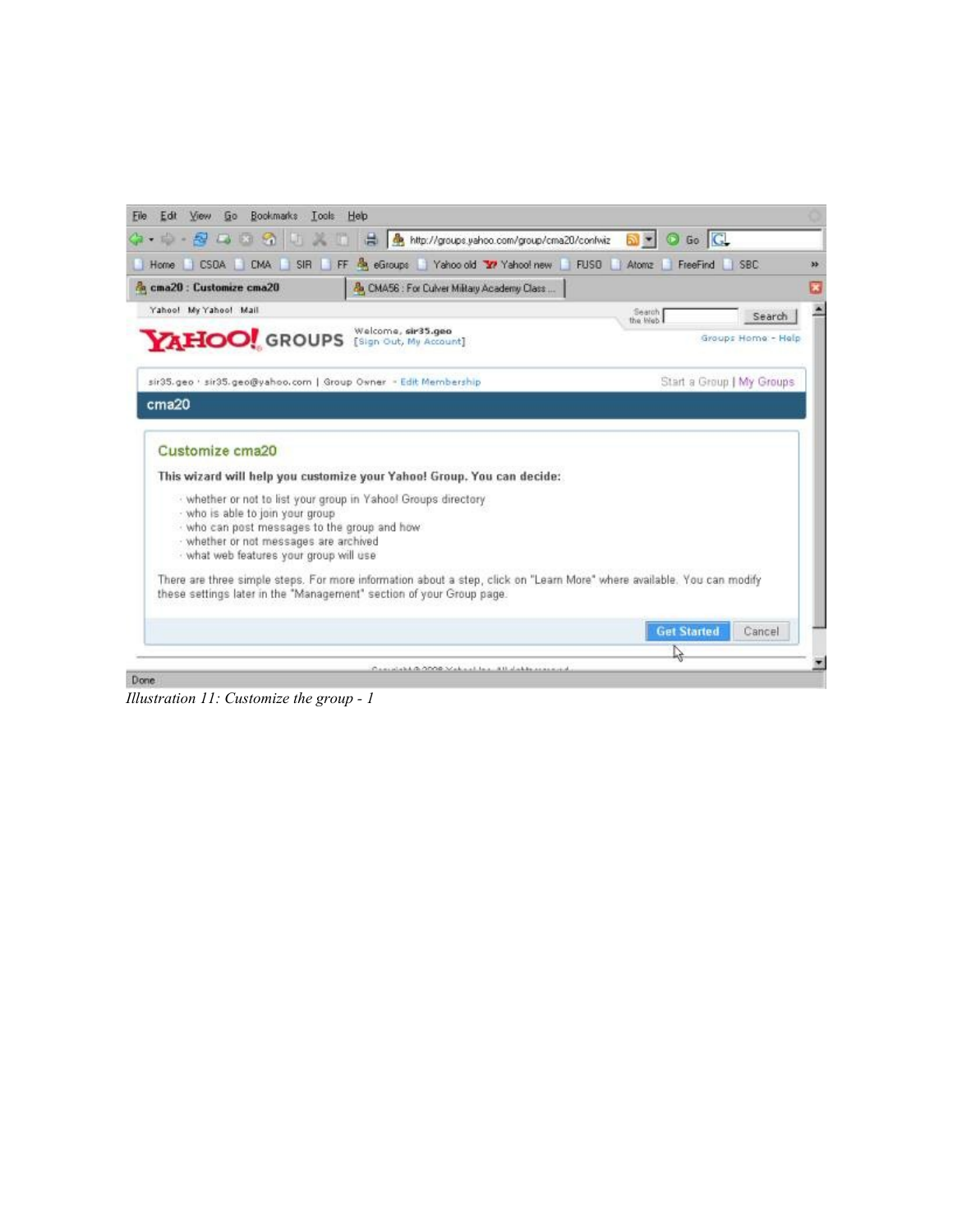| View Go Bookmarks Tools Help<br>Edit<br>File:                                                    |                |                           |    |
|--------------------------------------------------------------------------------------------------|----------------|---------------------------|----|
| 第一章 图 D ※ 名 U → 图 曲 http://groups.yahoo.com/group/cma20/confwiz <mark>B → O Go</mark> C          |                |                           |    |
| Home   CSOA   CMA   SIR   FF & eGroups   Yahoo old TV Yahoo Inew   FUSO   Atomz   FreeFind   SBC |                |                           | 35 |
| 8 cma20 : Step 1 of 3. Customize cma   8 CMA56 : For Culver Military Academy Class               |                |                           |    |
| sir35.geo · sir35.geo@yahoo.com   Group Owner - Edit Membership                                  |                | Start a Group   My Groups | ×  |
| cma20                                                                                            |                |                           |    |
| Step 1 of 3. Customize cma20                                                                     |                |                           |    |
| Do you want the group to be listed in the Yahoo! Groups directory? Learn More                    |                |                           |    |
| C Yes, list the group. Default                                                                   |                |                           |    |
| 6 No, make the group unlisted.                                                                   |                |                           |    |
| How can people join your group?                                                                  |                |                           |    |
| C Anyone can join immediately. Default                                                           |                |                           |    |
| E People can join only with my approval.                                                         |                |                           |    |
| Who can post messages to your group?                                                             |                |                           |    |
| C Only group members. (Private discussion group) Default.                                        |                |                           |    |
| C Anyone. (Open discussion group)                                                                |                |                           |    |
| C Only group owner. (Newsletter)                                                                 |                |                           |    |
|                                                                                                  | < Back<br>Next | Finish<br>Cancel          |    |
| Done                                                                                             |                |                           |    |

*Illustration 12: Customize the group - 2*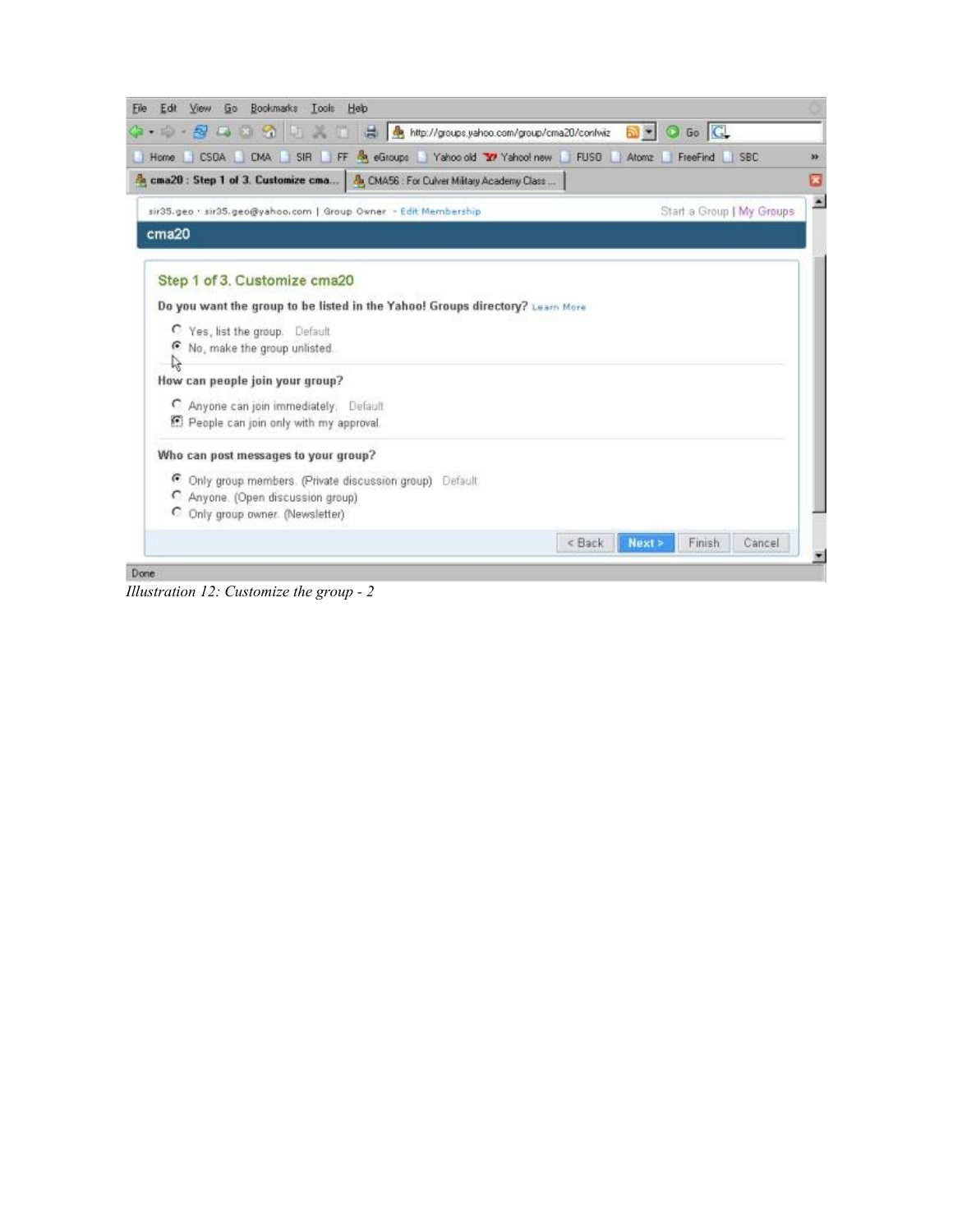

*Illustration 13: Customize the group - 3*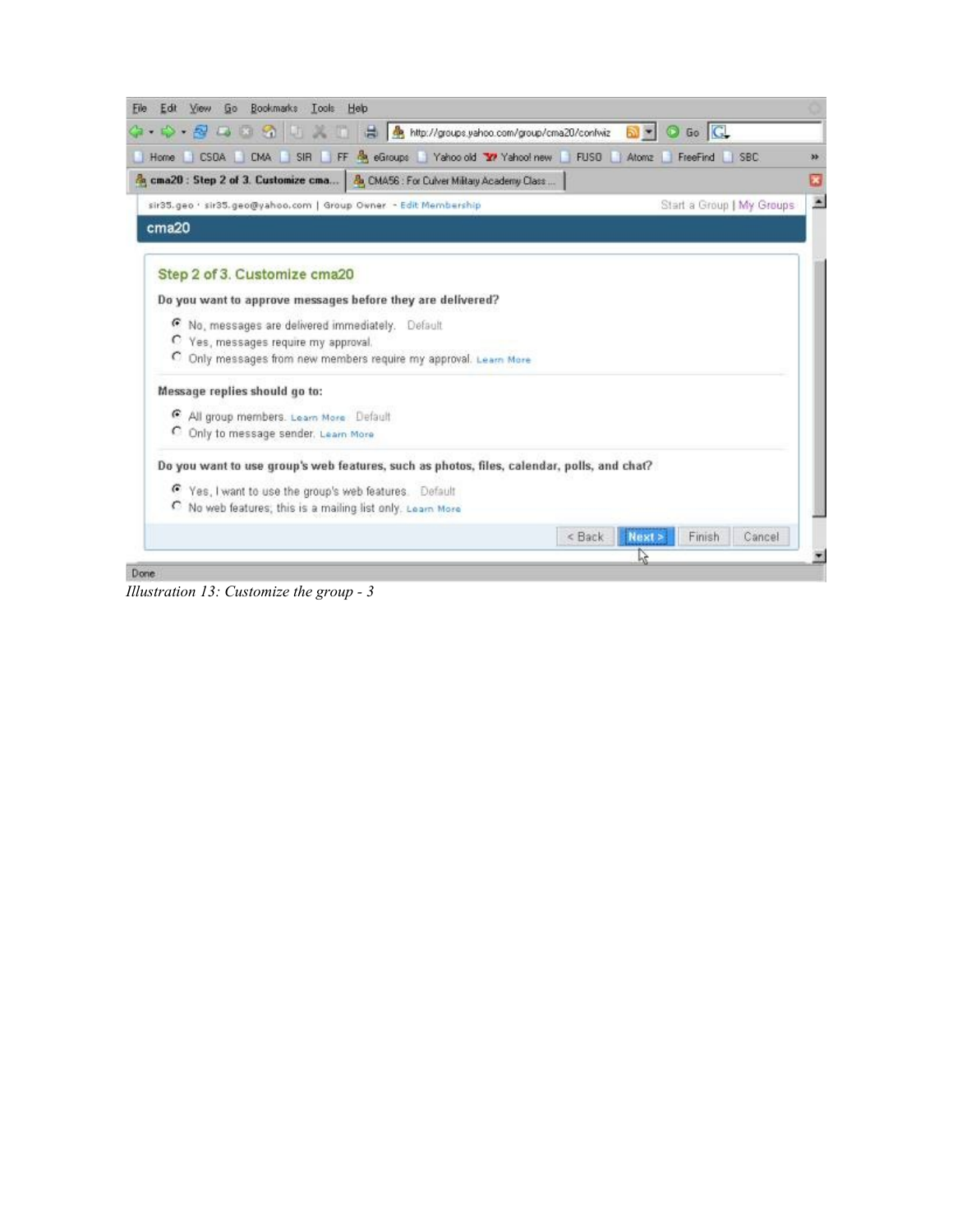| <b>UNITED</b>                        | 8 cma20 : Step 3 of 3. Customize cma   8 CMA56 : For Culver Miltary Academy Class |    |  |
|--------------------------------------|-----------------------------------------------------------------------------------|----|--|
| Step 3 of 3. Customize cma20         |                                                                                   |    |  |
|                                      | Who should the message archives be available to? Learn More                       |    |  |
| Anyone can view archives. Default    |                                                                                   |    |  |
| C All members can view archives.     |                                                                                   |    |  |
| C Only moderators can view archives. |                                                                                   |    |  |
| C Messages are not archived.         |                                                                                   |    |  |
| Chat<br>Files and photos:<br>Links:  | Members<br>Members<br>Members                                                     |    |  |
| Database:                            | Members                                                                           |    |  |
| Polls:                               | Members<br>W.                                                                     |    |  |
|                                      | Members<br>堅                                                                      | r, |  |
| Member listing:                      |                                                                                   |    |  |
| Calendar                             | Members                                                                           |    |  |
| Promote:                             | Members<br>飋                                                                      |    |  |

*Illustration 14: Customize the group - 4*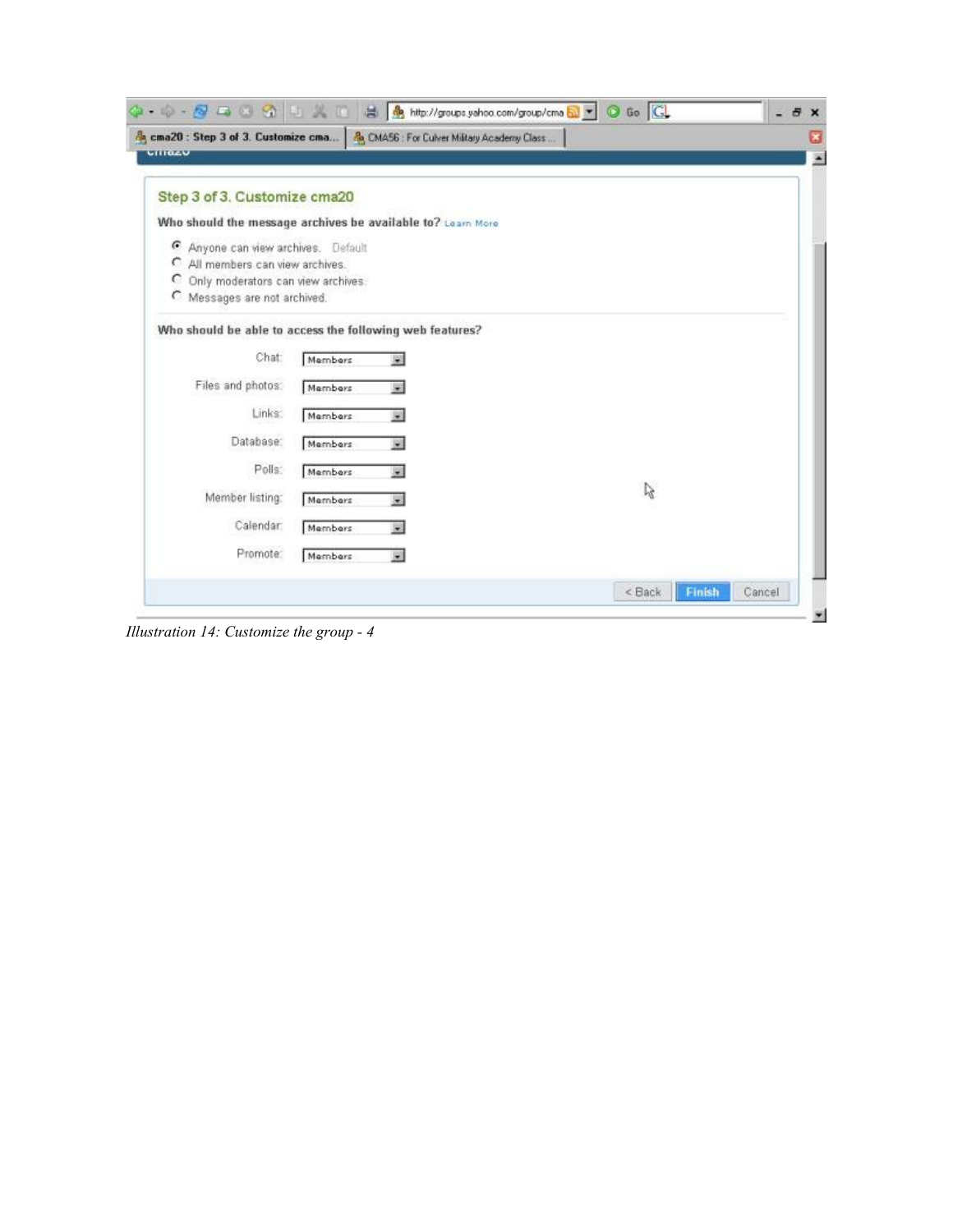### *Adding members to the group*

Now you are ready to provide the names and addresses of people whom you want to invite to join the group. Invite is the proper term, as once you provide a list of people, Yahoo will send each of them an invitation to join. They will each need to respond within 7 days or the invitation will expire.

As you can see from screen image Inviting members – 2, you need to provide an e-mail address for each invitee. It is also advisable to provide a name, on the same line as and following the address, e.g.: john  $\text{doe}(a)$  vahoo.com John Doe. You don't need to provide the name, but once there is a large list of members it is handy to have a way to identify them other than by address.

You also need to provide a message. This will be sent to the invitee, along with boiler plate that Yahoo provides. This is a good place to create enthusiasm about the e-mail group so that the invitee will go ahead and join it.

From here on the process is pretty self explanatory from the Yahoo screens you will find online, so they are not copied here. It is a good idea at this point to poke around in the Yahoo screens to see what features they offer, what information you can edit, etc. As you learn more about the group and how the members seem to want to interact, you can decide which features besides messages, if any, you want to activate. Also, having set up the group, ou are its owner. However, you may want help in administering it. If so, you can name one or more of the subscribers to be moderators, and you can specify what controls they can access and which, if any, you prefer to reserve for yourself. For example, you might choose to retain the right to cancel the group for yourself.

## *Conclusion*

In general, Yahoo has provided a fairly powerful and easy to use facility. The main thing to make it successful is for the members to use it actively. If they do, you will find that you have created an online community which takes on a life of its own.

Enjoy.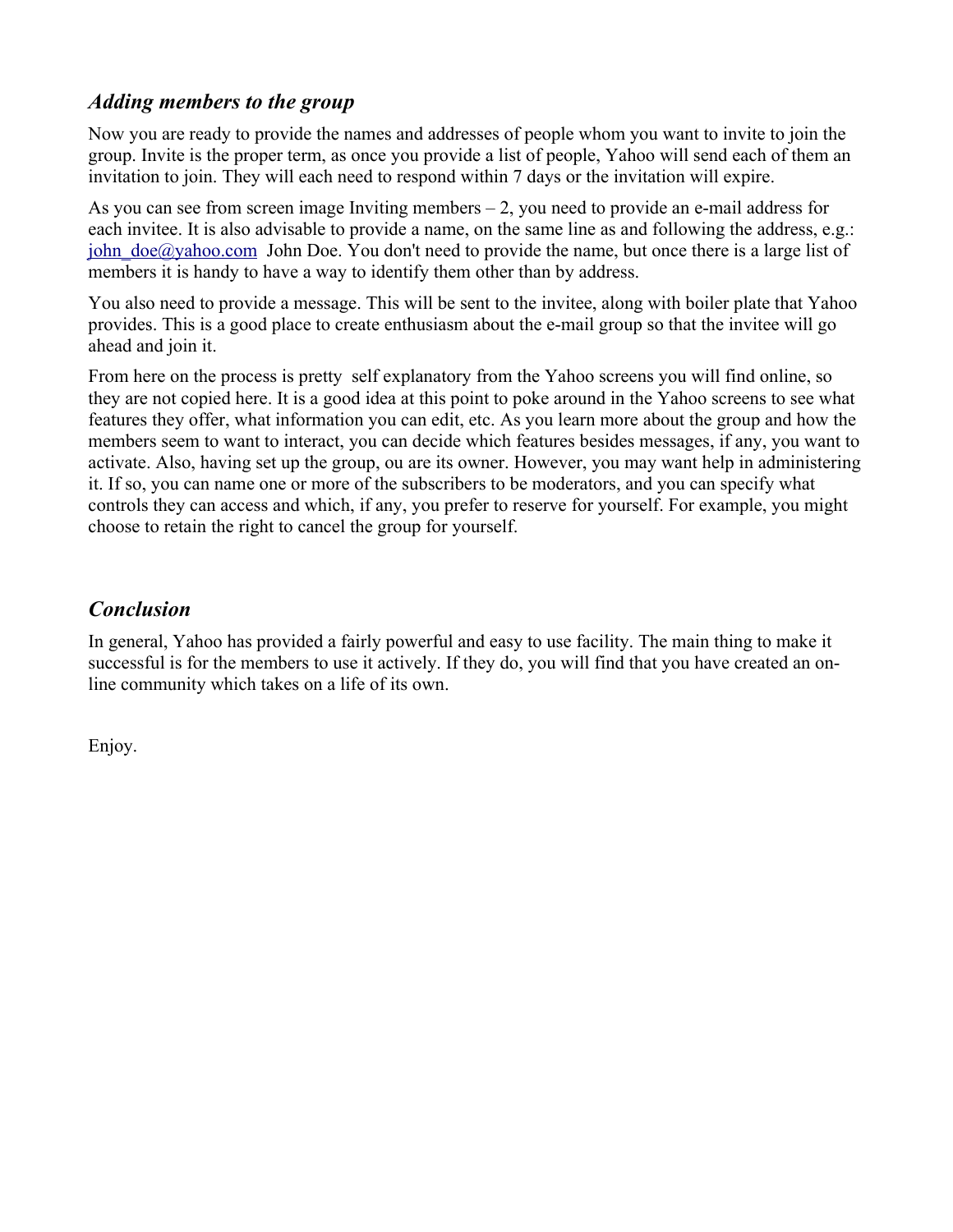

Done

*Illustration 15: Inviting members - 1*